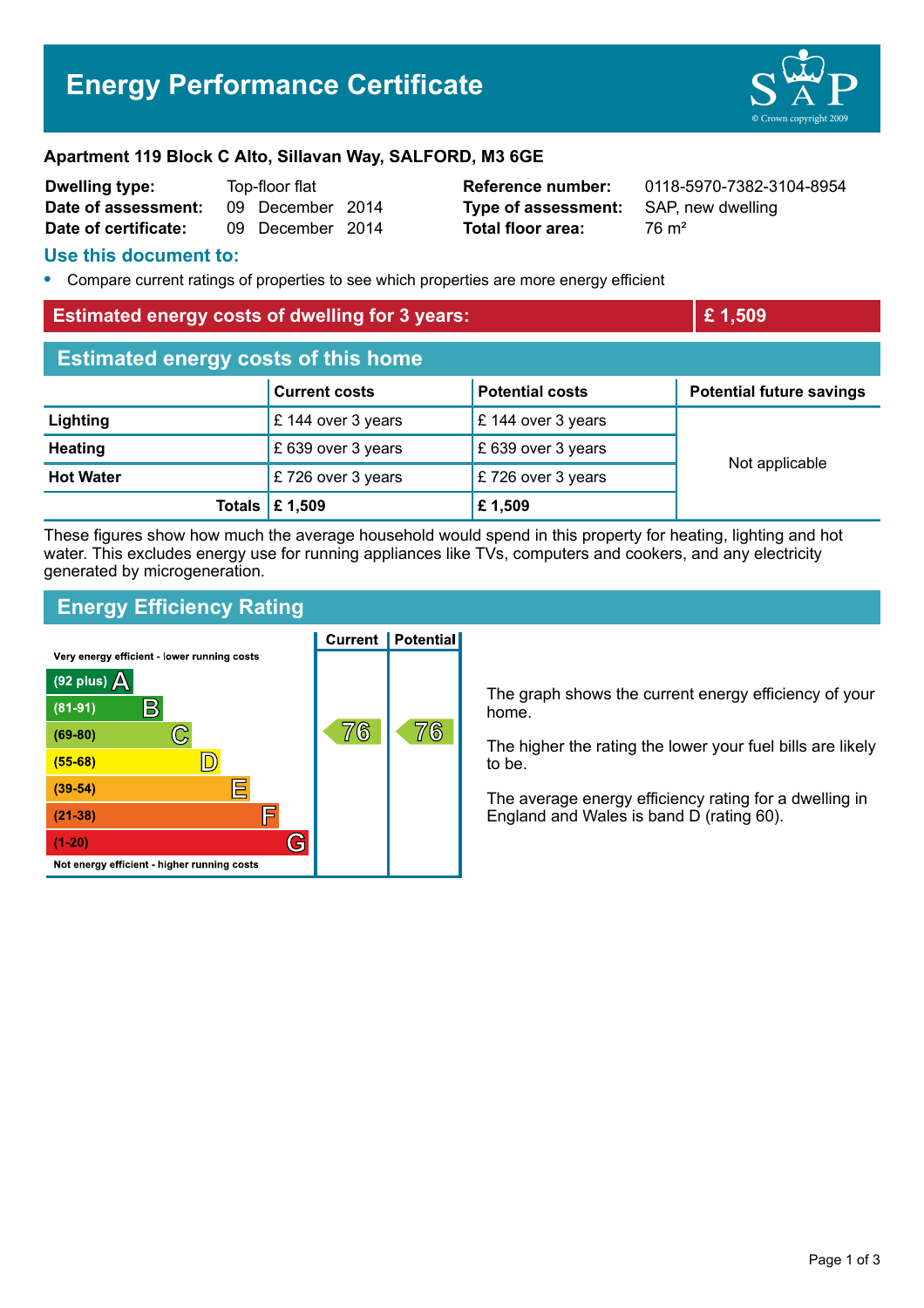#### 09 December 2014 RRN: 0118-5970-7382-3104-8954

**Energy Performance Certificate**

## **Summary of this home's energy performance related features**

| <b>Element</b>        | <b>Description</b>                                                       | <b>Energy Efficiency</b> |
|-----------------------|--------------------------------------------------------------------------|--------------------------|
| Walls                 | Average thermal transmittance 0.22 W/m <sup>2</sup> K                    | *****                    |
| Roof                  | Average thermal transmittance 0.11 W/m <sup>2</sup> K                    | *****                    |
| Floor                 | (other premises below)                                                   |                          |
| <b>Windows</b>        | High performance glazing                                                 | *****                    |
| Main heating          | Room heaters, electric                                                   |                          |
| Main heating controls | Programmer and room thermostat                                           | ★★★★☆                    |
| Secondary heating     | None                                                                     |                          |
| Hot water             | Electric immersion, standard tariff                                      |                          |
| Lighting              | Low energy lighting in all fixed outlets                                 | *****                    |
| Air tightness         | Air permeability 5.0 m <sup>3</sup> /h.m <sup>2</sup> (assessed average) | ★★★★☆                    |

Thermal transmittance is a measure of the rate of heat loss through a building element; the lower the value the better the energy performance.

Air permeability is a measure of the air tightness of a building; the lower the value the better the air tightness.

Current primary energy use per square metre of floor area: 140 kWh/m² per year

# **Low and zero carbon energy sources**

Low and zero carbon energy sources are sources of energy that release either very little or no carbon dioxide into the atmosphere when they are used. Installing these sources may help reduce energy bills as well as cutting carbon. There are none provided for this home.

### **Recommendations**

None.